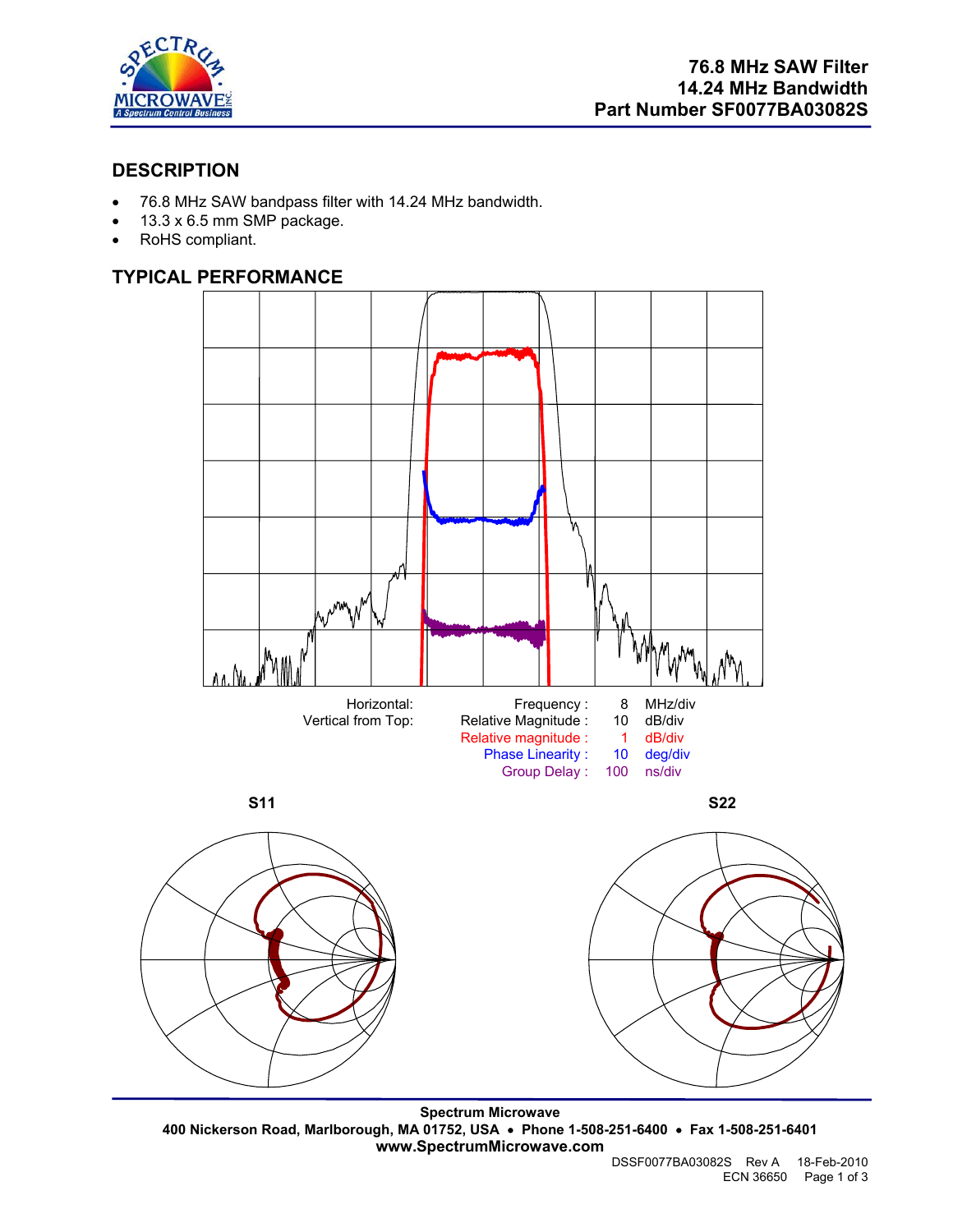

## **SPECIFICATION**

| Parameter                                                   | <b>Min</b>               | Typ                      | <b>Max</b>     | <b>Units</b> |
|-------------------------------------------------------------|--------------------------|--------------------------|----------------|--------------|
| Center Frequency (Fc, fixed reference)                      |                          | 76.80                    |                | <b>MHz</b>   |
| <b>Operating Bandwidth</b>                                  |                          | 14.24                    |                | <b>MHz</b>   |
| Insertion Loss at Fc                                        | $\overline{\phantom{0}}$ | 12.7                     | 14             | dB           |
| Lower 35 dB Frequency                                       | 64.3                     | 66.2                     |                | <b>MHz</b>   |
| Upper 35 dB Frequency                                       |                          | 88.5                     | 89.3           | <b>MHz</b>   |
| Amplitude Ripple                                            | $\overline{\phantom{a}}$ | 0.5                      | 1              | dB p-p       |
| Phase Linearity <sup>1</sup>                                |                          | 3                        | 8              | deg p-p      |
| Group Delay Variation <sup>1</sup>                          | -                        | 45                       | 100            | ns p-p       |
| <b>Absolute Delay</b>                                       |                          | 1.1                      | 1.5            | μs           |
| <b>Triple Travel Suppression</b>                            | 35                       | 45                       |                | dB           |
| Rejection (0.3 to 7 MHz)                                    | 40                       | 49                       | $\overline{a}$ | dB           |
| Rejection (7 to 54 MHz)                                     | 45                       | 53                       |                | dВ           |
| Rejection ( $\overline{54}$ to 64.3 MHz) <sup>2</sup>       | 40                       | 50                       |                | dB           |
| Rejection ( $\overline{89.3}$ to 100 MHz <sup>2</sup>       | 40                       | 45                       | -              | dB           |
| Rejection (100 to 130 MHz) $^2$                             | 45                       | 50                       |                | dВ           |
| Rejection (130 to 178 MHz) <sup>2</sup>                     | 45                       | 50                       | -              | dB           |
| Rejection $(178 \text{ to } 300 \text{ MHz})^2$             | 45                       | 50                       | -              | dB           |
| Input and Output Return Loss <sup>1,5</sup>                 | 9                        | 10                       |                | dВ           |
| Two-tone Input 3 <sup>rd</sup> Order Intercept <sup>3</sup> | 35                       | $\overline{\phantom{a}}$ | -              | dBm          |
| Source and Load Impedance                                   |                          | 50                       |                | Ω            |
| <b>Ambient Temperature</b>                                  |                          | 25                       |                | $^{\circ}$ C |

Notes: 1. Applies over the operating bandwidth.

- 2. Rejection is relative to the insertion loss.
- 3. Measured with tones spaced at 10 and 20 MHz above and below Fc.
- 4. All parameters to be met over the operating temperature range except Return Loss.
- 5. Room temperature only

### **MAXIMUM RATINGS**

| Parameter                   |                          | 78 X |        |
|-----------------------------|--------------------------|------|--------|
| Storage Temperature Range   | -40                      | 95   | $\sim$ |
| Operating Temperature Range | $-10$                    | 85   | $\sim$ |
| Input Power Level           | $\overline{\phantom{0}}$ |      | dBm    |

## **MATCHING CIRCUIT**



#### Notes:

1. Recommend the use of  $<sup>+</sup>/-2%$  tolerance components.</sup>

2. Component values shown are for guidance only and may change depending on board layout.

**Spectrum Microwave 400 Nickerson Road, Marlborough, MA 01752, USA** • **Phone 1-508-251-6400** • **Fax 1-508-251-6401 www.SpectrumMicrowave.com**